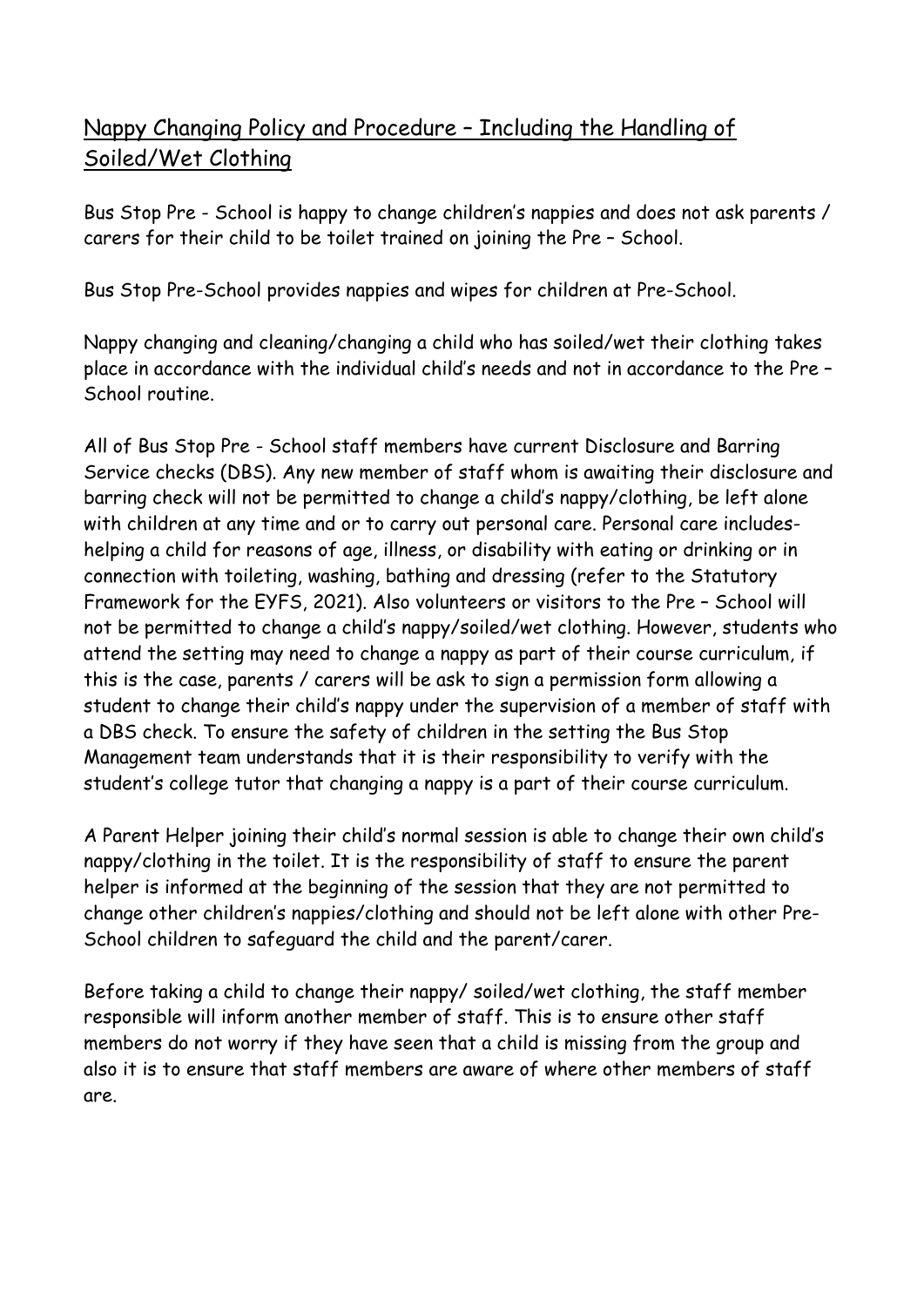A nappy changing sheet is signed and dated by members of staff every time a child's nappy is changed and a Toilet Check sheet is signed and dated if a child's clothing is soiled/wet.

Children's nappies will be changed in the Adult toilet on a nappy changing mat. Staff members will ensure that the area is clean before changing a child's nappy/soiled clothing/wet clothing. Adults wanting to use the toilets are asked to wait until the nappy changing procedure is completed. Children's soiled/wet clothing are to be changed in the Children's toilets, however depending on a child's age, it may be advisable to change then on the nappy mat in the Adult toilet.

Children's nappies will be changed on the floor using a nappy changing mat. This is to ensure the health and safety of staff members and to ensure children do not fall from a height.

During the induction process parents/carers are clearly informed that nappies are not disposed of on the premises, instead nappies are placed in a nappy sack and put in the children's bags to dispose of at home.

Parents/carers are asked to supply nappy cream for their child in its original container clearly named. Please refer to our Non-Medication statement in the Administration of Medicine Policy.

## Procedure for Changing a Nappy

When changing a child's nappy, staff members ensure that health, hygiene and safety for the child and themselves is maintained. The member of staff changing a nappy will follow the procedure stated below:

- Adult to wash hands,
- Clean nappy changing mat, using an anti-bacterial spray,
- Put on a disposable apron and pair of gloves,
- Refer to daily Nappy Changing sheet for children to be changed that day,
- Bring child to nappy changing area,
- Lay out and open nappy sack and have packet of wipes open, ready to use,
- Refer to Nappy Changing sheet for nappy size guide for each child,
- Use Pre-School nappies and wipes. (Staff members need to inform parents / carers of extra cream),
- Depending on child's age, encourage the child to take off their own clothing and lay on the mat,
- Take off the used nappy and place it in the nappy sack,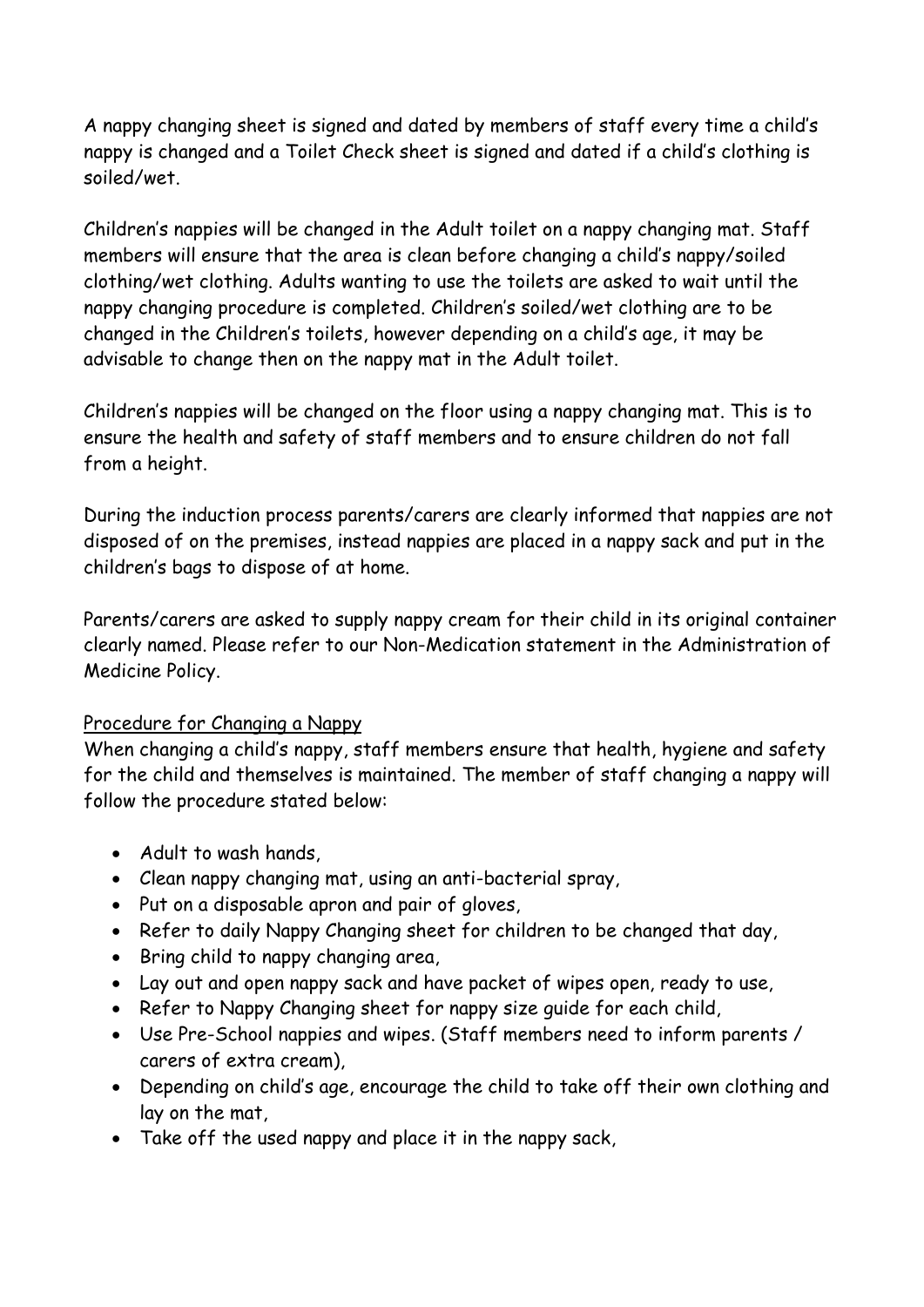- Clean child's bottom with wipes, ensuring they are clean. Place used wipes in the nappy sack,
- Put on clean nappy, and encourage the child to pull up their clothing (depending upon age),
- Once a child's nappy has been changed use an anti-bacterial spray to clean the nappy mat and wipe with paper towels.
- Dispose of used aprons, gloves and paper towels in the bin located under the sink,
- Children's nappies to be labelled and to be put in the child's bag.
- Staff members will wash their hands.
- Staff members support children to wash their hands.
- Complete the nappy changing sheet.

## Changing Soiled/Wet Clothing

When changing a child's soiled/wet clothing, staff members ensure that health, hygiene and safety for the child and themselves is maintained. The member of staff will follow the procedure stated below:

- Collect the child's clean clothing or collect spare clothing store,
- Adult to wash hands
- Put on a disposable apron and pair of gloves,
- Support the child when removing soiled/wet clothing and place it in the nappy sack and clearly write child's name and contents of bag on a sticker.
- If possible, flush away stools caught inside a child's underwear. DO NOT rinse underwear in the toilet, place in nappy sack. (Avoid touching soiled/wet clothing as much as possible).
- Clean child's bottom with wipes, ensuring they are clean. Place used wipes in a separate nappy sack and put in the white bin located on the window sill,
- Dispose of used aprons and gloves in the white bin located on the window sill. (The white bin is emptied daily into the general waste bin).
- Depending upon child's age and ability help them to get dressed into clean clothing,
- Staff members will wash their hands.
- Staff members support children to wash their hands.
- Child's soiled/wet clothing to be put in the child's bag.
- Complete the Toilet Check changing sheet.
- Inform parent/carer that child has been changed.

Also refer to Forest School – Toileting Procedure and Intimate Care and Toilet Training Procedure.